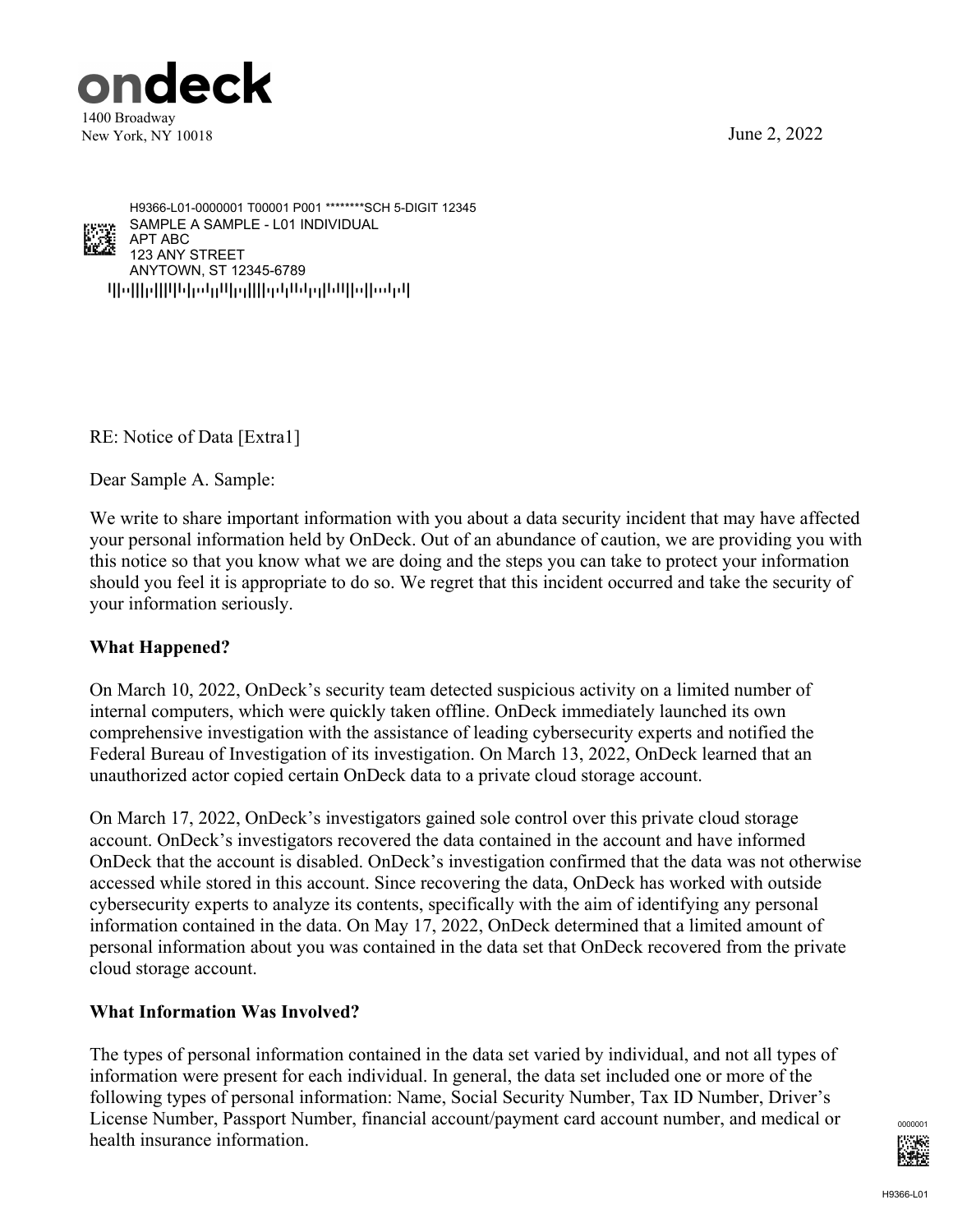## **What Are We Doing?**

Protecting your personal information is of paramount importance to OnDeck. The monitoring and security systems we had in place enabled us to quickly identify and respond to the incident. Upon becoming aware of the incident, we promptly launched an investigation with the assistance of leading cybersecurity experts and took steps to determine the nature and scope of any unauthorized access to OnDeck data. We have taken a number of security and remediation steps, including enhancing identity and access management controls, blocking suspicious Internet traffic, resetting account credentials, and deploying additional continuous monitoring solutions. We also have notified and are working with law enforcement on its investigation of this incident.

As an added precaution, we have arranged to have Experian, a global leader in risk mitigation and response, provide identity monitoring at no cost to you for two years. As detailed below, your complimentary identity monitoring services include Credit Monitoring, Identity Theft Restoration, and Identity Theft Insurance.

## **What Can You Do?**

There are important steps that you can take to reduce the potential risk of fraud and/or identity theft.

We are providing you with access to a complimentary 24-month membership of Experian's IdentityWorks. This product provides you with superior identity detection and resolution of identity theft. To activate your membership and start monitoring your personal information please follow the steps below:

- Ensure that you **enroll by**: **August 31, 2022** (Your code will not work after this date.)
- **Visit** the Experian IdentityWorks website to enroll: https://www.experianidworks.com/credit
- Provide your **activation code**: **ABCDEFGHI**

If you have questions about the product, need assistance with identity restoration or would like an alternative to enrolling in Experian IdentityWorks online, please contact Experian's customer care team at (888) 397-0031 by **August 31, 2022.** Be prepared to provide engagement number **B053847** as proof of eligibility for the identity restoration services by Experian.

### **ADDITIONAL DETAILS REGARDING YOUR 24-MONTH EXPERIAN IDENTITYWORKS MEMBERSHIP:**

A credit card is **not** required for enrollment in Experian IdentityWorks.

You can contact Experian **immediately** regarding any fraud issues, and have access to the following features once you enroll in Experian IdentityWorks:

- **Experian credit report at signup:** See what information is associated with your credit file. Daily credit reports are available for online members only.\*
- **Credit Monitoring:** Actively monitors Experian file for indicators of fraud.
- **Identity Restoration:** Identity Restoration agents are immediately available to help you address credit and non-credit related fraud.
- **Experian IdentityWorks ExtendCARE<sup>TM</sup>:** You receive the same high-level of Identity Restoration support even after your Experian IdentityWorks membership has expired.
- **Up to \$1 Million Identity Theft Insurance\*\*:** Provides coverage for certain costs and unauthorized electronic fund transfers.

\* Offline members will be eligible to call for additional reports quarterly after enrolling.

\*\* The Identity Theft Insurance is underwritten and administered by American Bankers Insurance Company of Florida, an Assurant company. Please refer to the actual policies for terms, conditions, and exclusions of coverage. Coverage may not be available in all jurisdictions.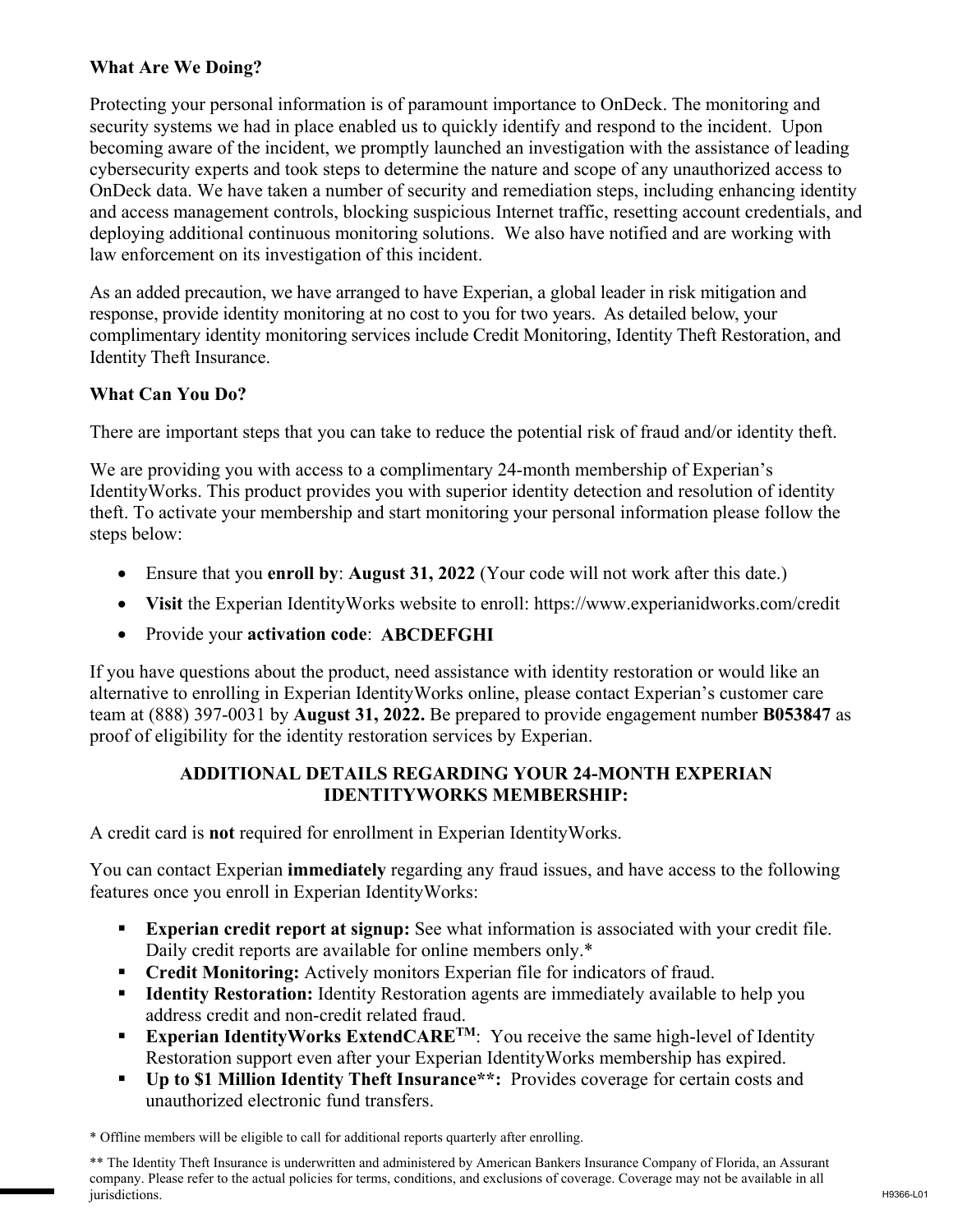If you believe there was fraudulent use of your information and would like to discuss how you may be able to resolve those issues, please reach out to an Experian agent at (888) 397-0031. If, after discussing your situation with an agent, it is determined that Identity Restoration support is needed, then an Experian Identity Restoration agent is available to work with you to investigate and resolve each incident of fraud that occurred (including, as appropriate, helping you with contacting credit grantors to dispute charges and close accounts; assisting you in placing a freeze on your credit file with the three major credit bureaus; and assisting you with contacting government agencies to help restore your identity to its proper condition).

Please note that this Identity Restoration support is available to you for twenty-four (24) months from the date of this letter and does not require any action on your part at this time. The Terms and Conditions for this offer are located at www.ExperianIDWorks.com/restoration. You will also find self-help tips and information about identity protection at this site.

#### **For More Information**

We have included some additional information below regarding other precautionary measures you can take to protect your personal information, including placing a fraud alert and/or security freeze on your credit files, and/or obtaining a free credit report.

If you have any further questions regarding this incident, please call the dedicated and confidential toll-free telephone line that we have set up to respond to questions, at (888) 397-0031. This response line is staffed with professionals familiar with this incident and knowledgeable on what you can do to protect against misuse of your information. The response line is available Monday through Friday, 9:00am to 9:00pm Pacific Time and Saturday & Sunday, 9:00am to 6:00pm Pacific Time.

I would like to reiterate that the security of your personal information is among our highest priorities. We sincerely regret any inconvenience caused to you by this incident.

Sincerely,

Jim Granat Head of SMB Lending

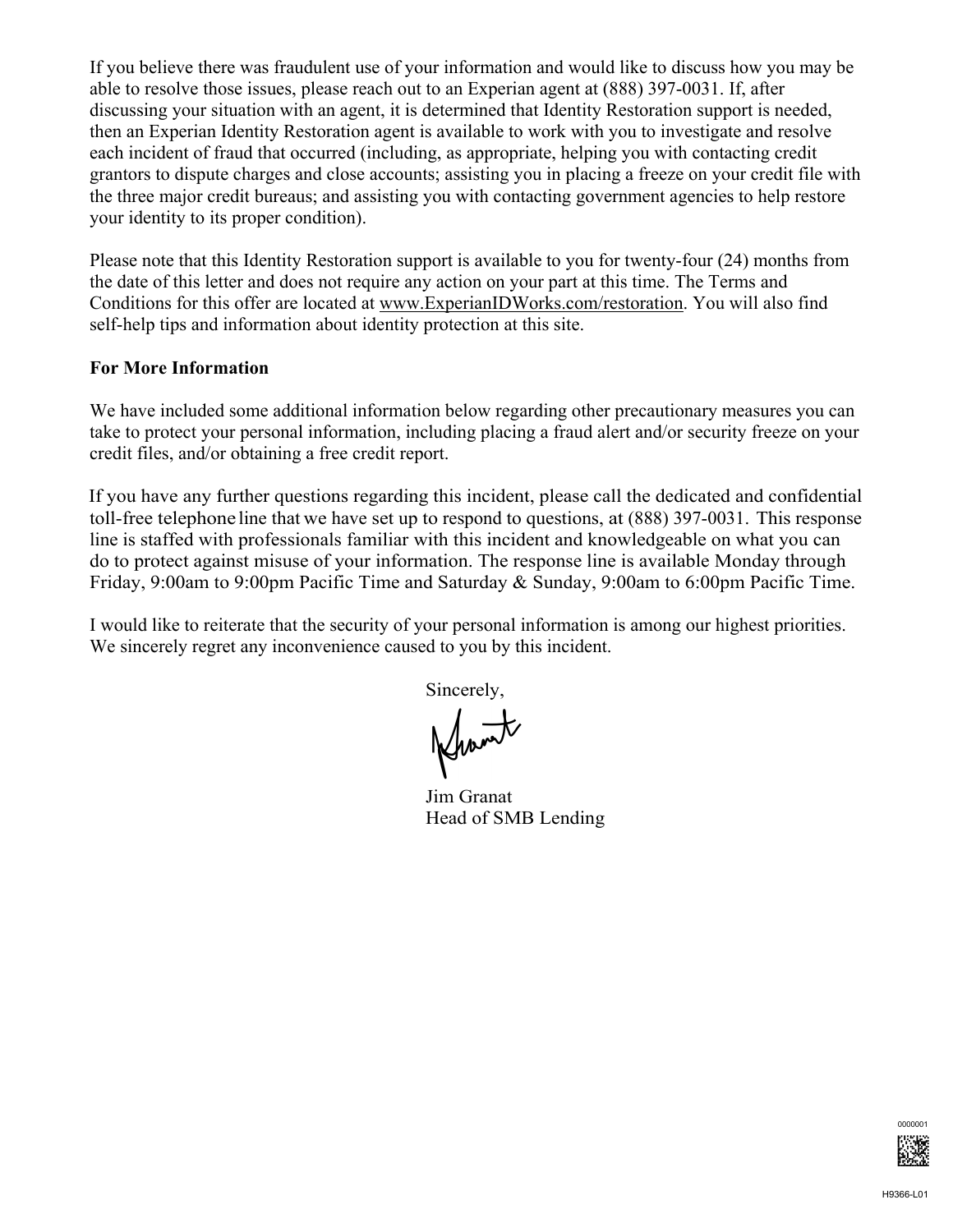#### **Steps You Can Take to Protect Against Identity Theft and Fraud**

We encourage you to remain vigilant against incidents of identity theft and fraud, to review your account statements, and to monitor your credit reports for suspicious activity. Under U.S. law you are entitled to one free credit report annually from each of the three major credit reporting bureaus. To order your free credit report, visit www.annualcreditreport.com or call, toll-free, 1-877-322-8228. You may also contact the three major credit bureaus directly to request a free copy of your credit report.

At no charge, you can also have these credit bureaus place a "fraud alert" on your file that alerts creditors to take additional steps to verify your identity prior to granting credit in your name. Note, however, that because it tells creditors to follow certain procedures to protect you, it may also delay your ability to obtain credit while the agency verifies your identity. As soon as one credit bureau confirms your fraud alert, the others are notified to place fraud alerts on your file. Should you wish to place a fraud alert, or should you have any questions regarding your credit report, please contact any one of the agencies listed below.

|                      | <b>Experian</b>                | Equifax                        | TransUnion                  |
|----------------------|--------------------------------|--------------------------------|-----------------------------|
| <b>Phone</b>         | 1-888-397-3742.                | 1-800-525-6285 or              | 1-800-680-7289              |
|                      |                                | 1-888-766-0008                 |                             |
| <b>Address</b>       | <b>Experian Fraud Division</b> | Equifax Consumer Fraud         | TransUnion LLC              |
|                      | P.O. Box 9554                  | Division                       | P.O. Box 2000               |
|                      | Allen, TX 75013                | PO Box 740256                  | Chester, PA 19016           |
|                      |                                | Atlanta, GA 30374              |                             |
| <b>Online Credit</b> | https://www.experian.com/frau  | https://www.equifax.com/person | https://fraud.transunion.co |
| <b>Report Fraud</b>  | d/center.html                  | al/credit-report-services/     | m/fa/fraudAlert/landingPag  |
| <b>Alert Form</b>    |                                |                                | $e$ . $1sp$                 |

It is necessary to contact only ONE of these bureaus and use only ONE of these methods. As soon as one of the three bureaus confirms your fraud alert, the others are notified to place alerts on their records as well. You will receive confirmation letters in the mail and will then be able to order all three credit reports, free of charge, for your review. An initial fraud alert will last for one year.

You may also place a security freeze on your credit reports. A security freeze prohibits a credit bureau from releasing any information from a consumer's credit report without the consumer's written authorization. However, please be advised that placing a security freeze on your credit report may delay, interfere with, or prevent the timely approval of any requests you make for new loans, credit mortgages, employment, housing, or other services. Under federal law, you cannot be charged to place, lift or remove a security freeze. You will need to place a security freeze separately with each of the three major credit bureaus listed above if you wish to place a freeze on all of your credit files. To find out more on how to place a security freeze, you can use the following contact information:

|                        | <b>Experian</b>                 | Equifax                        | <b>TransUnion</b>          |
|------------------------|---------------------------------|--------------------------------|----------------------------|
| <b>Address</b>         | <b>Experian Security Freeze</b> | <b>Equifax Security Freeze</b> | TransUnion LLC             |
|                        | P.O. Box 9554                   | P.O. Box 105788                | P.O. Box 2000              |
|                        | Allen, TX 75013                 | Atlanta, Georgia 30348         | Chester, PA 19016          |
| Online                 | https://www.experian.com/free   | https://www.equifax.com/pers   | https://www.transunion.com |
| <b>Security Freeze</b> | ze/center.html                  | onal/credit-report-services    | /credit-freeze             |
| Form                   |                                 |                                |                            |

To request a security freeze, you will need to provide some or all of the following information to the credit reporting agency, depending on whether you do so online, by phone, or by mail:

- 1. Your full name (including middle initial as well as Jr., Sr., II, III, etc.);
- 2. Social Security Number;
- 3. Date of Birth;
- 4. If you have moved in the past five (5) years, the addresses where you have lived over the prior five years;
- 5. Proof of current address, such as a current utility bill, telephone bill, rental agreement, or deed;
- 6. A legible photocopy of a government issued identification card (state driver's license or ID card, military identification, etc.);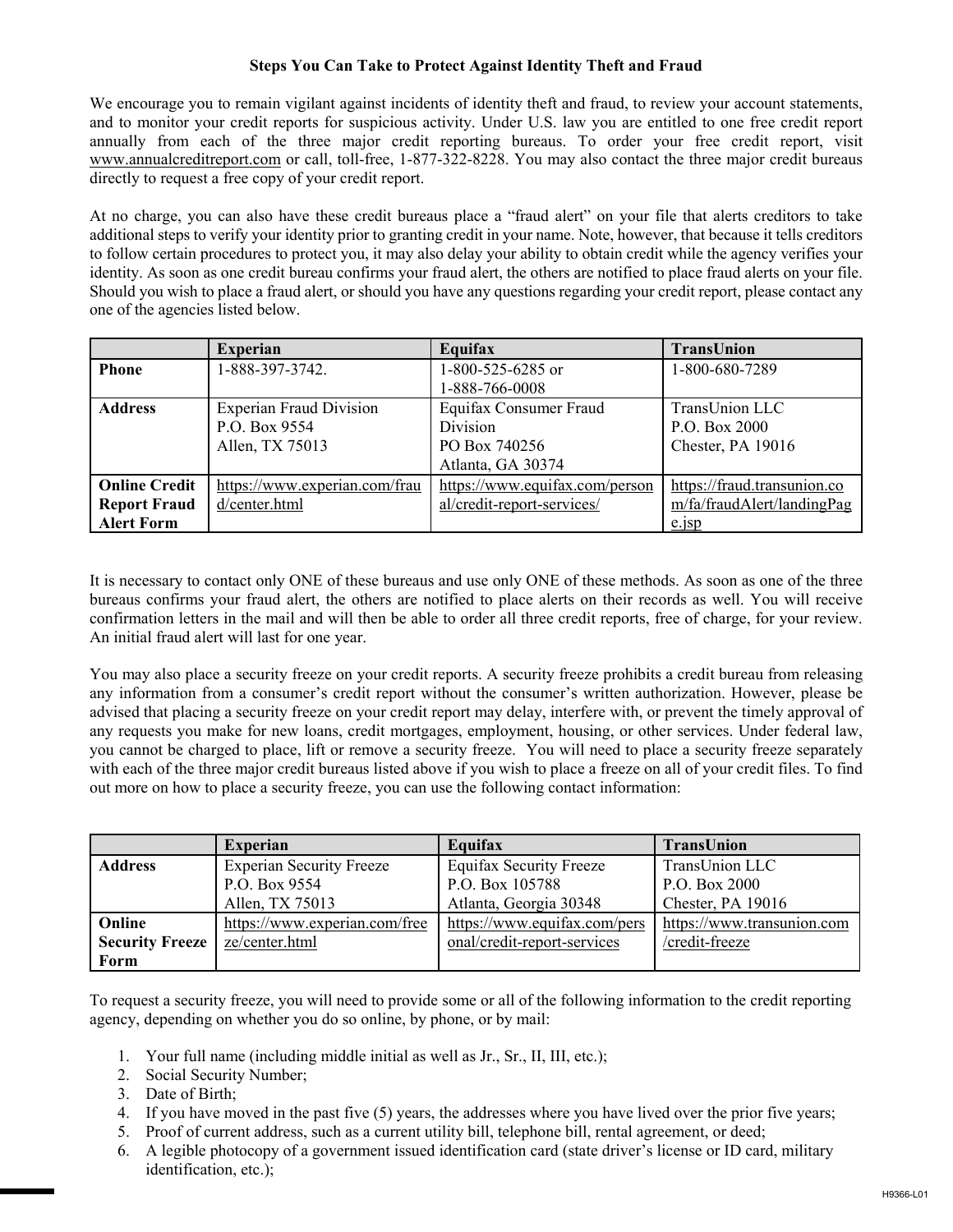- 7. Social Security Card, pay stub, or W2;
- 8. If you are a victim of identity theft, include a copy of either the police report, investigative report, or complaint to a law enforcement agency concerning identity theft.

The credit reporting agencies have one (1) to three (3) business days after receiving your request to place a security freeze on your credit report, based upon the method of your request. The credit bureaus must also send written confirmation to you within five (5) business days and provide you with a unique personal identification number (PIN) or password (or both) that can be used by you to authorize the removal or lifting of the security freeze. It is important to maintain this PIN/password in a secure place, as you will need it to lift or remove the security freeze.

To lift the security freeze in order to allow a specific entity or individual access to your credit report, you must make a request to each of the credit reporting agencies by mail, through their website, or by phone (using the contact information above). You must provide proper identification (including name, address, and social security number) and the PIN number or password provided to you when you placed the security freeze, as well as the identities of those entities or individuals you would like to receive your credit report. You may also temporarily lift a security freeze for a specified period of time rather than for a specific entity or individual, using the same contact information above. The credit bureaus have between one (1) hour (for requests made online) and three (3) business days (for request made by mail) after receiving your request to lift the security freeze for those identified entities or for the specified period of time.

You should also know that you have the right to file a police report if you ever experience identity fraud. Please note that in order to file a crime report or incident report with law enforcement for identity theft, you will likely need to provide some kind of proof that you have been a victim. A police report is often required to dispute fraudulent items. You can report suspected incidents of identity theft to local law enforcement, your state Attorney General, or the Federal Trade Commission. This notice has not been delayed by law enforcement.

The Federal Trade Commission can be reached at: 600 Pennsylvania Avenue NW, Washington, DC 20580, www.identitytheft.gov, 1-877-ID-THEFT (1-877-438-4338); TTY: 1-866-653-4261. The Federal Trade Commission also encourages those who discover that their information has been misused to file a complaint with them. You can obtain further information on how to file such a complaint by way of the contact information listed above.

**District of Columbia Residents:** You may obtain information about preventing and avoiding identity theft from the Office of the Attorney General for the District of Columbia at:

Office of the Attorney General for the District of Columbia 441 4th Street NW Suite 1100 South Washington, D.C. 20001 (202) 727-3400 https://oag.dc.gov/

**Kentucky Residents:** Office of the Attorney General of Kentucky, 700 Capitol Avenue, Suite 118 Frankfort, Kentucky 40601**,** www.ag.ky.gov, Telephone: 1-502-696-5300.

**Maryland Residents:** You may obtain information from the Maryland Office of the Attorney General about steps you can take to avoid identity theft at:

Office of the Attorney General of Maryland Consumer Protection Division 200 St. Paul Place Baltimore, MD 21202 Telephone: 1-888-743-0023. www.oag.state.md.us/Consumer

**New Mexico Residents**: You have rights pursuant to the Fair Credit Reporting Act, such as the right to be told if information in your credit file has been used against you, the right to know what is in your credit file, the right to ask for your credit score, and the right to dispute incomplete or inaccurate information. Further, pursuant to the Fair Credit Reporting Act, the consumer reporting agencies must correct or delete inaccurate, incomplete, or unverifiable information; consumer reporting agencies may not report outdated negative information; access to your file is limited; you must give your consent for credit reports to be provided to employers; you may limit "prescreened" offers of